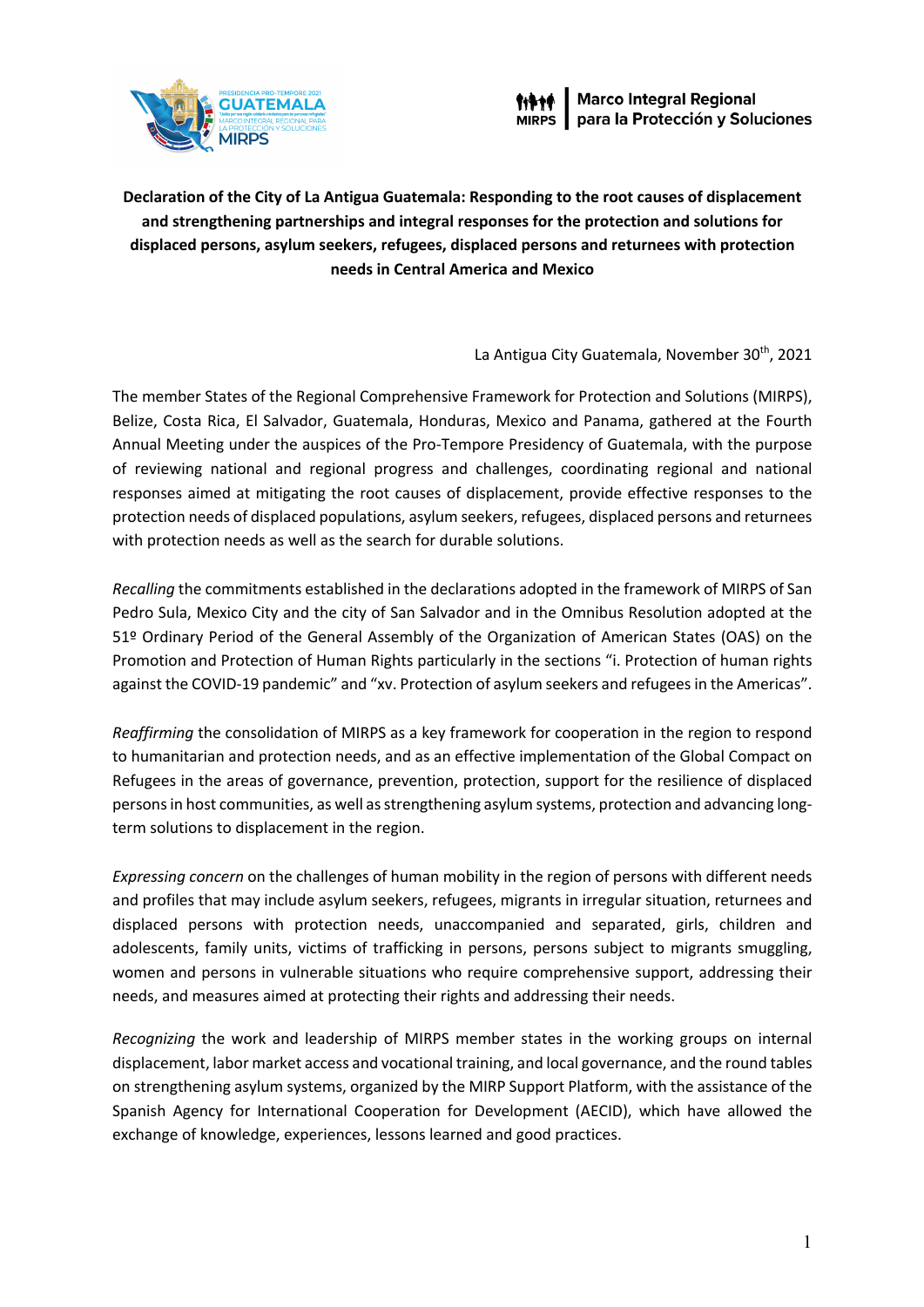



*Highlighting* the need to implement a whole of society approach to displacement, and international protection, which includes actions by the MIRPS member states, the members of the MIRPS Support Platform, civil society, the private sector, academia, international organizations, international cooperation and other relevant actors.

*Highlighting* the contribution of new strategic partners of MIRPS, such as agencies, funds and programs of the United Nations (ILO, UNESCO, UNDP, UNICEF and UNHCR) that have participated as advisers to the working groups on local governance, access to the labor market and vocational training, as well as other regional mechanisms, among them, the Central American Integration System (SICA) and the Regional Conference on Migration (RCM), and complementarity with the Comprehensive Development Plan for the North of Central America and Mexico, led by the Economic Commission for Latin America and the Caribbean (ECLAC), which contribute to the work and coordinated support for displaced populations, asylum seekers, refugees, displaced persons and returnees with protection needs.

*Highlighting* the fruitful collaboration of the MIRPS Support Platform and, in particular, the Kingdom of Spain and the Government of Canada during their respective presidencies; for the demonstrations of solidarity, technical and financial support received during the "Solidarity Event" of June 10th, 2021 organized by Spain, Guatemala and Costa Rica; and for their participation during the round tables on reception and admission, reflecting the spirit of collaboration, burden-sharing and shared responsibility reaffirmed in the Global Compact on Refugees.

*Reaffirming* the need to continue to promote actions of regional and national scope to respond to displacement and international protection, based on international, inter-American and national policy frameworks and standards applicable to the commitments of the Global Compact on Refugees and the principle of shared responsibility.

## *WE AGREE TO:*

- 1. Reaffirm the commitment to continue strengthening the asylum system and complementary protection, as well as the principle of non-refoulement, including the prohibition of direct and indirect refoulement and the prohibition of border rejection of persons in need of international protection.
- 2. Stress the importance and validity of the 1951 Refugee Convention and its 1967 Protocol as the main international instruments for the protection of refugees, consistent with the norms and standards of the Inter-American System of Human Rights, in accordance with the internal regulations of each country.
- 3. Continue to strengthen the asylum capacities of national institutions responsible for the determination of refugee status, promoting a working model based on: 1) the optimization of mechanismsfor identifying persons with international protection needs, 2) biometric registration, digitization of files and the use of computer systems for the digital management of asylum applications; 3) the establishment of triage mechanisms and accelerated, simplified, merged and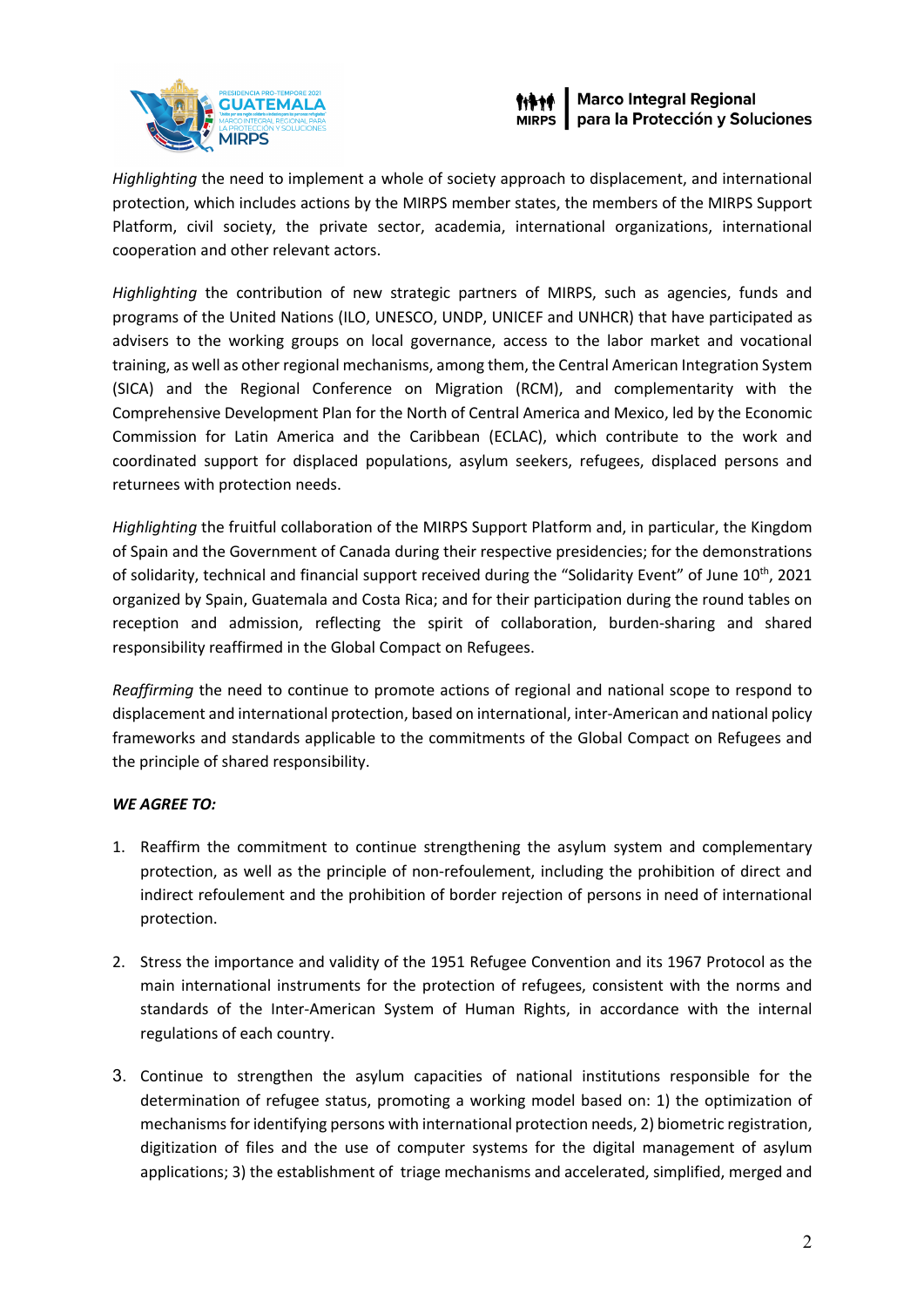



special procedures for refugee status determination with protection safeguards, as applicable; 4) group determination of refugee status or use of a presumption of inclusion as applicable, or as appropriate to the humanitarian situation prevailing in the country of origin; and 5) the promotion of digital identity and the implementation of appropriate measures for the interoperability of asylum systems with civil registration systems, as applicable.

- 4. Promote a coordinated and collaborative response to the challenges posed by mixed and successive large-scale migratory movements in the region; ensure protection sensitive entry mechanisms that favor the identification and proper reference of asylum seekers, refugees and other protection needs; and strengthen reception mechanisms, differentiated processes and procedures for the attention of the various profiles of person on the move in search of protection, implementing information and awareness strategies aimed at the protection and prevention of discrimination and xenophobia.
- 5. Strengthen, in line with the actions of the Working Group on Internal Displacement, cooperation and exchanges of good practices in regulations, institutional policies and national coordination mechanismsfor the protection and the search for comprehensive and sustainable solutionsto the situation of displaced persons or at risk of displacement, including efforts to improve evidence and case management and care.
- 6. Strengthen, under the leadership of the National Technical Team of each State with the support of the Technical Secretariat of MIRPS, the coordination with humanitarian, development and financial actors, the private sector and civil society, the implementation of the MIRPS National Action Plans, according to the national legislation of each country as appropriate.
- 7. Implement actions that reflect the national and regional context to prevent displacement, taking into account its root causes, in collaboration with the international community, financial institutions, the private sector and civil society, using existing bilateral and multilateral mechanisms.
- 8. Promote the complementarity of the international protection statutes adopted in the region, including refugee, asylum, stateless and supplementary protection and temporary protection statutes or those arising from regularization processes, in order to facilitate, and expand inclusion and access to solutions for persons with diverse protection needs, in accordance with international human rights law, international refugee law and applicable inter-American standards on the subject.
- 9. Develop durable, dignified and sustainable solutions for displaced persons, asylum seekers, refugees, displaced persons and returnees with protection needs, in conjunction with host communities, aligning humanitarian assistance, processes, plans, policies, social, protection and national development programs, including measures aimed at integration, return, resettlement, reintegration, and socio-economic inclusion to increase their resilience.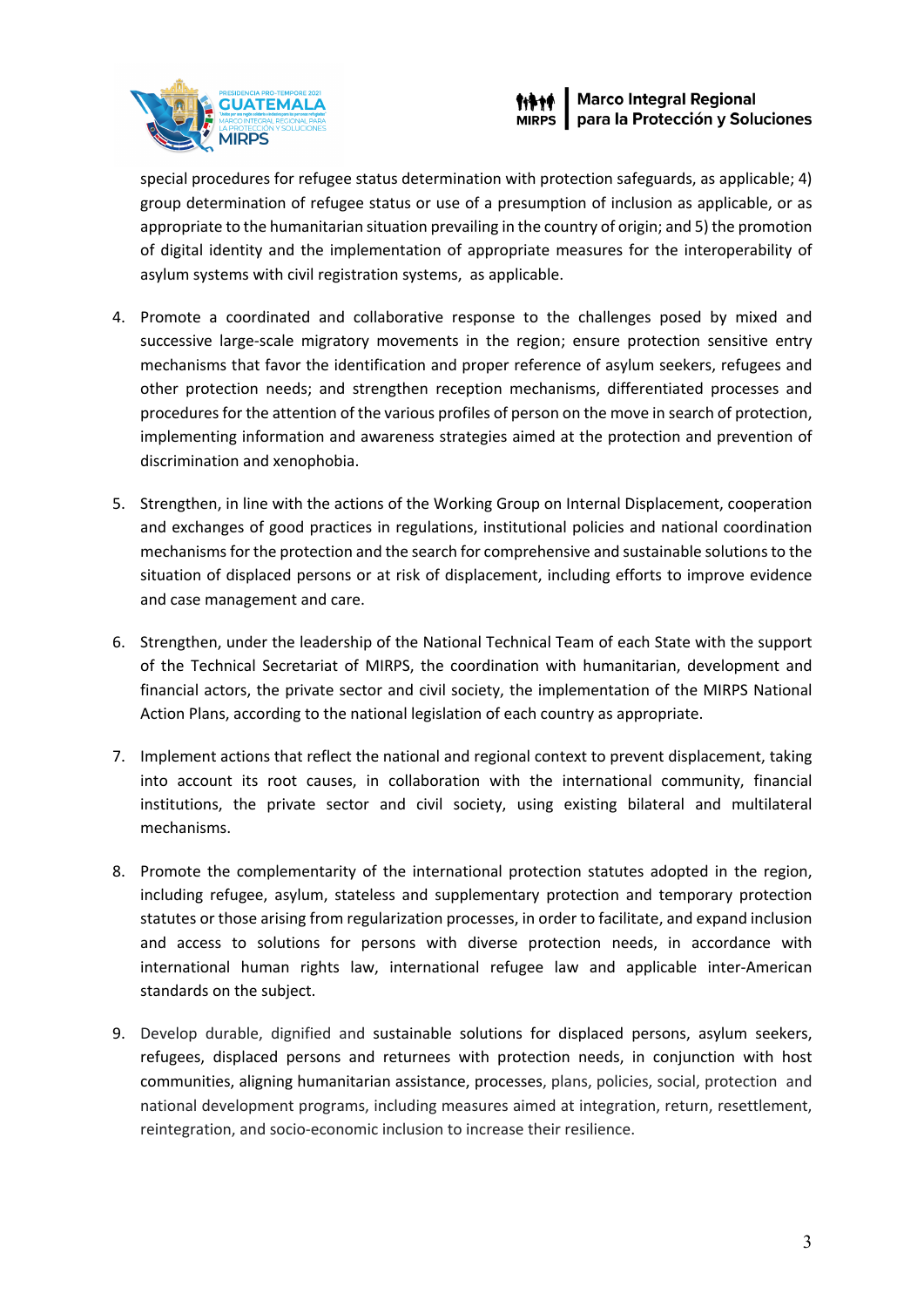



- 10. Continue to adopt measures and mechanisms to combat manifestations of violence, xenophobia and stigmatization against asylum seekers, refugees, stateless persons, displaced persons and returnees with protection needs.
- 11. Promote actions for the inclusion of displaced persons asylum seekers, refugees, displaced persons and returnees with protection needs in national, subnational and local development policies and plans, social protection policies and programs, response and recovery measures to the COVID-19 pandemic, ensuring a comprehensive protection approach, humanitarian assistance and socio-economic inclusion.
- 12. Expand partnerships with municipalities and local governments to strengthen support in strengthening local governance, promoting participation, and exploring opportunities to extend access to essential and complementary services, and economic opportunities to displaced persons, asylum seekers, refugees, displaced persons and returnees with protection needs.
- 13. Call on the international community to make contributionsto the Fund for voluntary contributions to the Comprehensive Regional Protection and Solutions Framework, as a fundraising tool within the framework of the OAS to support the objectives in the implementation of the activities of MIRPS, for the strengthening of this regional mechanism.
- 14. Explore opportunities with the MIRPS Support Platform to convene an international solidarity event that provides financial support and technical cooperation for the implementation of national plans of action, and consider options for advancing resettlement, education scholarships, private sponsorship, training, twinning programs among others, on a bilateral or multilateral basis or as voluntary contributions to the MIRPS Fund of the OAS.
- 15. Recognize the contributions of civil society and the private sector in the region to protection and solutions for displaced persons, asylum seekers, refugees, displaced persons and returnees with protection needs, exploring opportunities for synergies in the implementation of the commitments defined in the MIRPS National Plans.
- 16. Continue to promote regional cooperation, collaboration and solidarity through Working Groups, such as spaces for information exchange, good practices and joint strategies to address the common challenges and comparable needs of displaced populations, asylum seekers, refugees, displaced persons and returnees with protection needs, to provide a comprehensive regional response to the challenges posed by the movements of persons seeking international protection.
- 17. Strengthen the generation of data on the progress and challenges in the implementation of the National Plans of MIRPS, in order to make progress and persistent gaps visible, so that the international support and contributions of the strategic partners of MIRPS can be better targeted.
- 18. Thank UNHCR and the OAS for their support as Technical Secretariat of MIRPS, under the leadership of the Pro-Tempore Presidency, and for their continued efforts to generate a joint regional workspace that strengthens regional cooperation; in addition, call for continued support